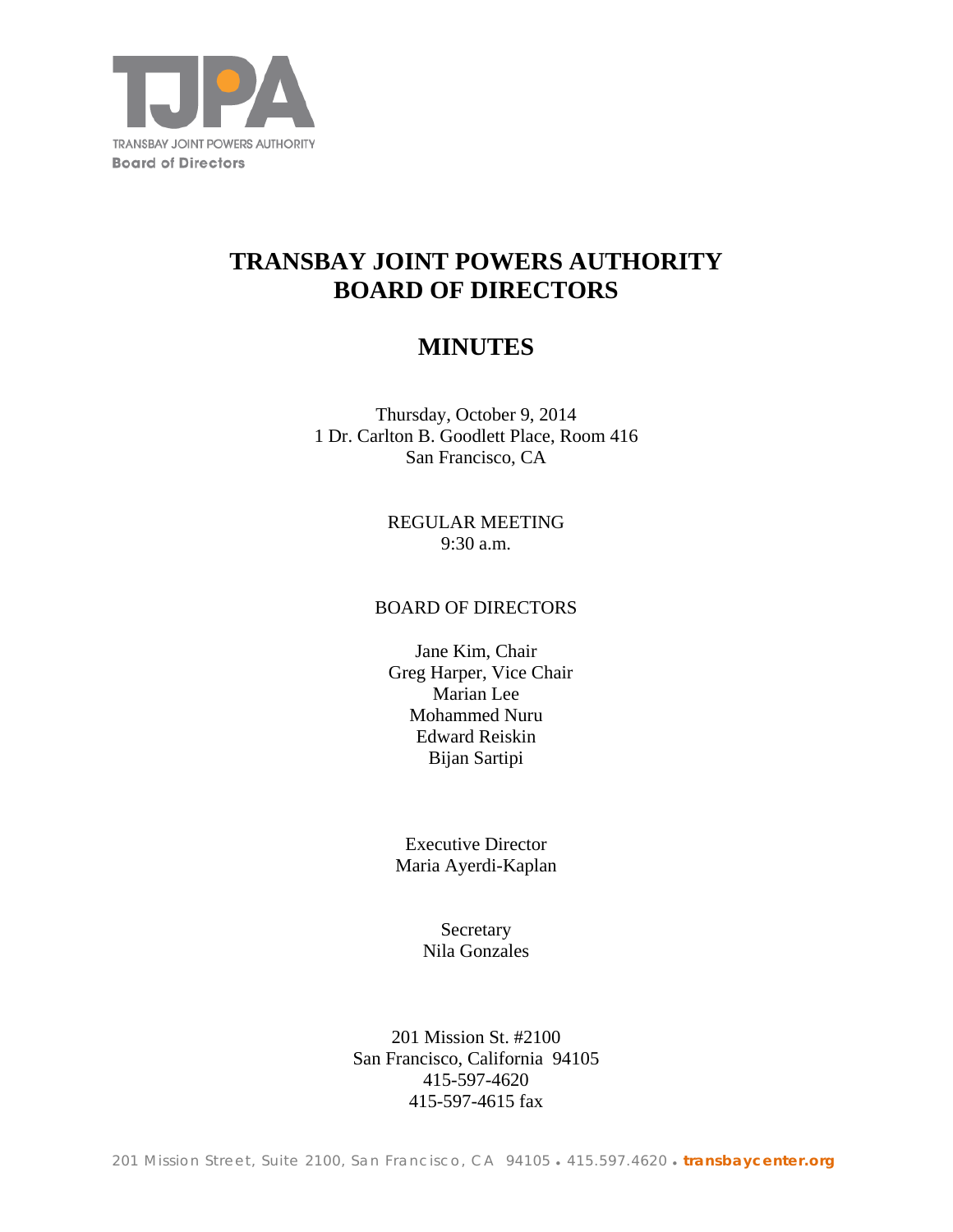## 9:30 – REGULAR MEETING

## ORDER OF BUSINESS

## 1. Call to Order

Chair Kim called the meeting to order at 9:35 a.m.

## 2. Roll Call

Secretary Gonzales announced that Director Sartipi was absent due to a scheduling conflict.

Present: Marian Lee Mohammed Nuru Ed Reiskin Greg Harper Jane Kim

Absent: Bijan Sartipi

## 3. Communications

None.

## 4. Board of Director's New and Old Business

None.

## 5. Executive Director's Report

- Construction Update
- Quarterly Project Labor Agreement (PLA) Report

Executive Director Ayerdi-Kaplan reported on work to date including the completion of the final mat slab pour which allows the commencement of above ground steel. She announced an event celebrating the milestone would be held on November 7, 2014 at 10:30 a.m.

Sara Gigliotti, TJPA Chief Financial Officer, provided an update on the bridge loan financing.

Steve Rule, Turner Construction, presented the Construction Update which included the Saylor Report Bidder Survey Implementation Update presented by Steve Humphreys, Webcor/Obayashi.

Dennis Turchon, TJPA Senior Construction Manager, presented the PLA Report.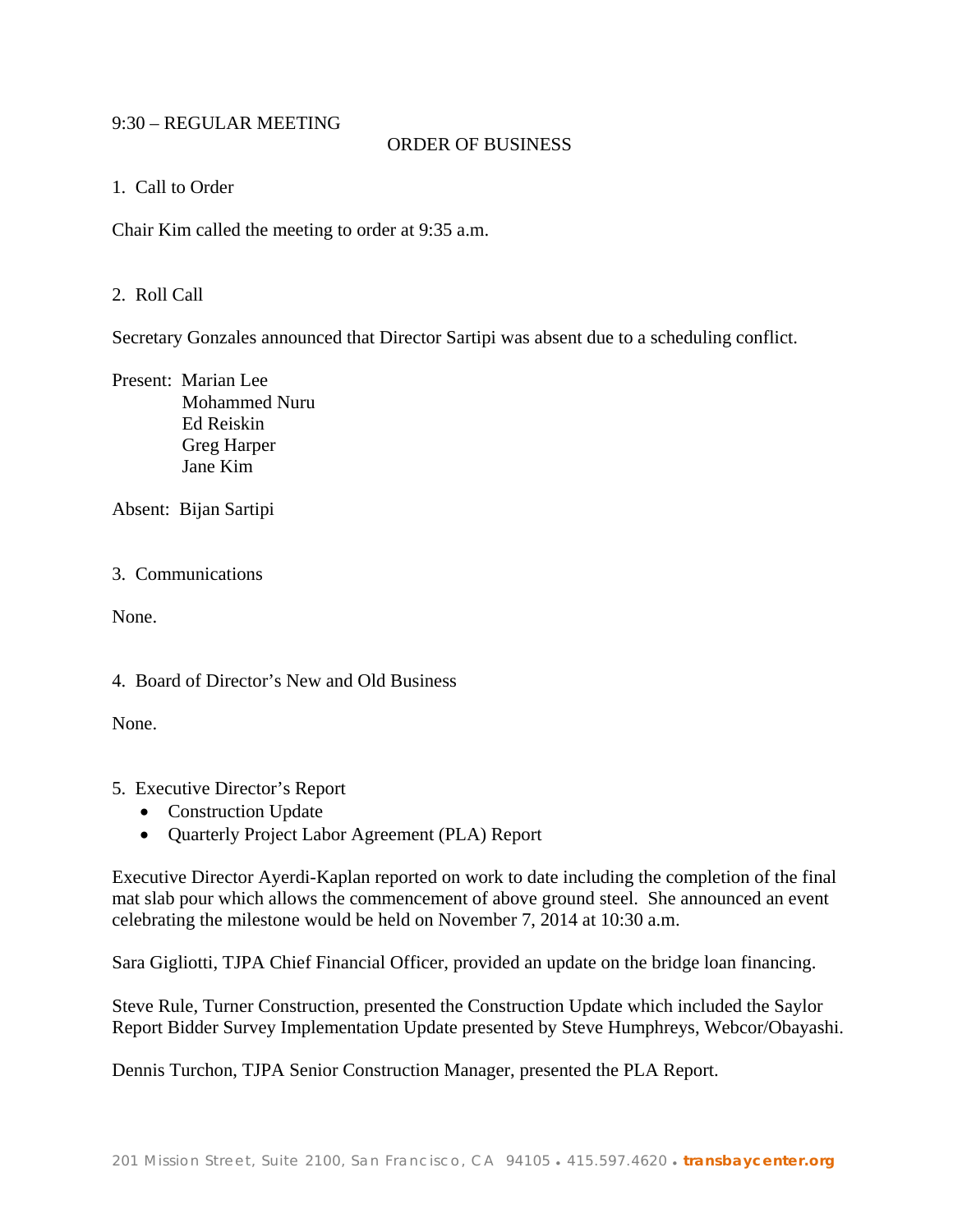Vice Chair Harper stated he needed to be educated on the procurement and approval process for contracts/bids. Executive Director Ayerdi-Kaplan offered to brief Vice Chair Harper with counsel and staff.

## 6. Citizens Advisory Committee Update

Bruce Agid, CAC Vice Chair, provided comments on the formation of the special tax district for the Transbay Transit Center district. He expressed disappointment with the developers for backing out of the tentative deal discussed in early September. He applauded the Board of Supervisors for approving the resolution for the formation of the special tax district. He stated it would be unfortunate if the developers moved forward with a lawsuit that would jeopardize the completion of the Transbay Transit Center and Rooftop Park, the Downtown Extension, and other necessary infrastructure improvements. Additionally, he provided comments regarding uniformed heights and level boarding for Caltrain and high speed rail. He noted that he attended a rail panel discussion which reaffirmed for him the need for this issue to be studied closely and emphasized the importance of maximizing operational flexibility, capacity, and passenger accessibility.

### 7. Public Comment

Emil Lawrence provided comments regarding appointments made to the Taxi Commission by the Municipal Transportation Agency Director and the Mayor. He expressed concern about the qualifications of the appointees that have been advising the TJPA in regards to taxi matters as they relate to the Transbay project. He also stated that he has started an investigation with the Civil Service Commission on taxi hiring, as well as their own personnel, and hiring practices of the entire City and County of San Francisco. He provided the TJPA Board with copies of his correspondence to the Civil Service Commission. He expressed his appreciation for TJPA's veterans support and thanked TJPA for responding to his previous correspondence.

## THE FOLLOWING MATTERS BEFORE THE TRANSBAY JOINT POWERS AUTHORITY ARE RECOMMENDED FOR ACTION AS STATED BY THE EXECUTIVE DIRECTOR OR THE CHAIR.

## REGULAR CALENDAR

8. Presentation by the California High Speed Rail Authority (CHSRA) and the Peninsula Corridor Joint Powers Board (JPB) on boarding heights.

Brian Dykes, TJPA Principal Engineer, introduced the item. Dave Couch of JPB and Ben Tripousis of CHSRA presented the item.

Director Nuru requested a regular update on the coordination of Caltrain, CHSRA and TJPA. Director Reiskin agreed with Director Nuru and suggested the same topic be agendized for the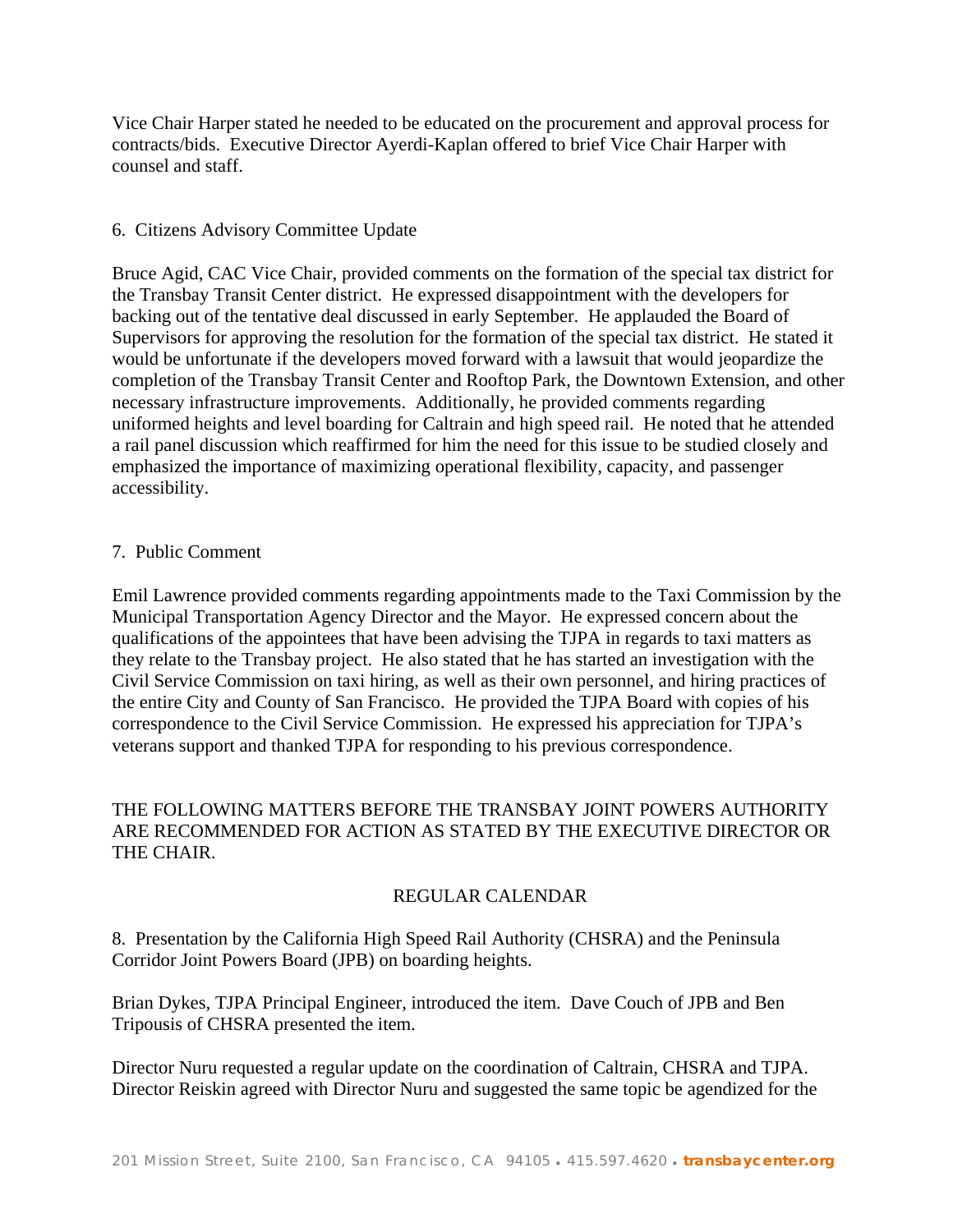next meeting with a resolution for the Board to consider in terms of endorsing a common boarding platform, regional coordination, funding and any other impacts it will have to Caltrain and CHSRA.

Vice Chair Harper acknowledged the very difficult engineering issues the two agencies are working through and asked what decisions, if any, are needed from the TJPA Board at this time as he did not feel comfortable interfering on what appears to be a national process that does not impact Phase 1. Mr. Tripousis stated the agencies will be meeting over the next several weeks to make a determination on the best menu of options to provide to the TJPA, JPB, and CHSRA Boards to make a decision on how to move forward.

Chair Kim reiterated the need for the agencies to get to common level boarding heights.

Lee Saage, San Francisco County Transportation Authority (SFCTA) Deputy Director for Capital Projects, provided the SFCTA's perspective on the importance of compatibility between Caltrain and high speed rail.

Director Lee stated that Caltrain, TJPA and CHSRA have been working together and coordinating for many years. She provided the history on the evolution of the plan which led to the blended system that changed what the agencies had been coordinating for years. She stated JPB is committed to looking for a solution and that there is nobody who would not want common shared platforms. The issue is not about what is the ideal situation but rather if that is the policy decision then there are compromises to be made by various agencies. The options, tradeoffs, upsides and downsides have to be laid out; there is not a win for everyone on every aspect. If everyone got what they needed, the solution would have been found many months ago. She provided examples of vehicle types being considered showing JPB's commitment to work together. She expressed her gratitude to the funding partners for their participation in the discussion and stated all are hopeful that they will come to a good compromised outcome that will have lasting benefits for many years to come.

Chair Kim requested the item be continued at the next meeting to update the Board on the progress made and that TJPA staff weigh in on what the impact would be at the Transbay Transit Center and what each option would look like.

Director Reiskin suggested the San Francisco Planning Department be invited to present on the long term fifty-year vision for  $4<sup>th</sup>$  and King. He also stated the governance of Caltrain, CHSRA, and TJPA building on the same right-of-way was a discussion that should be had in more detail, probably as a region and a state, but the most immediate conversation is how to not lock out the opportunity to build for the 50-100 year future.

Public Comment:

Roland Lebrun expressed his discontent with the presentations with the exception of the comments made by Mr. Saage. Mr. Lebrun provided comments on Caltrain's rolling stocks and stated the amount of headroom on vehicles was the issue. He also disagreed with the capacity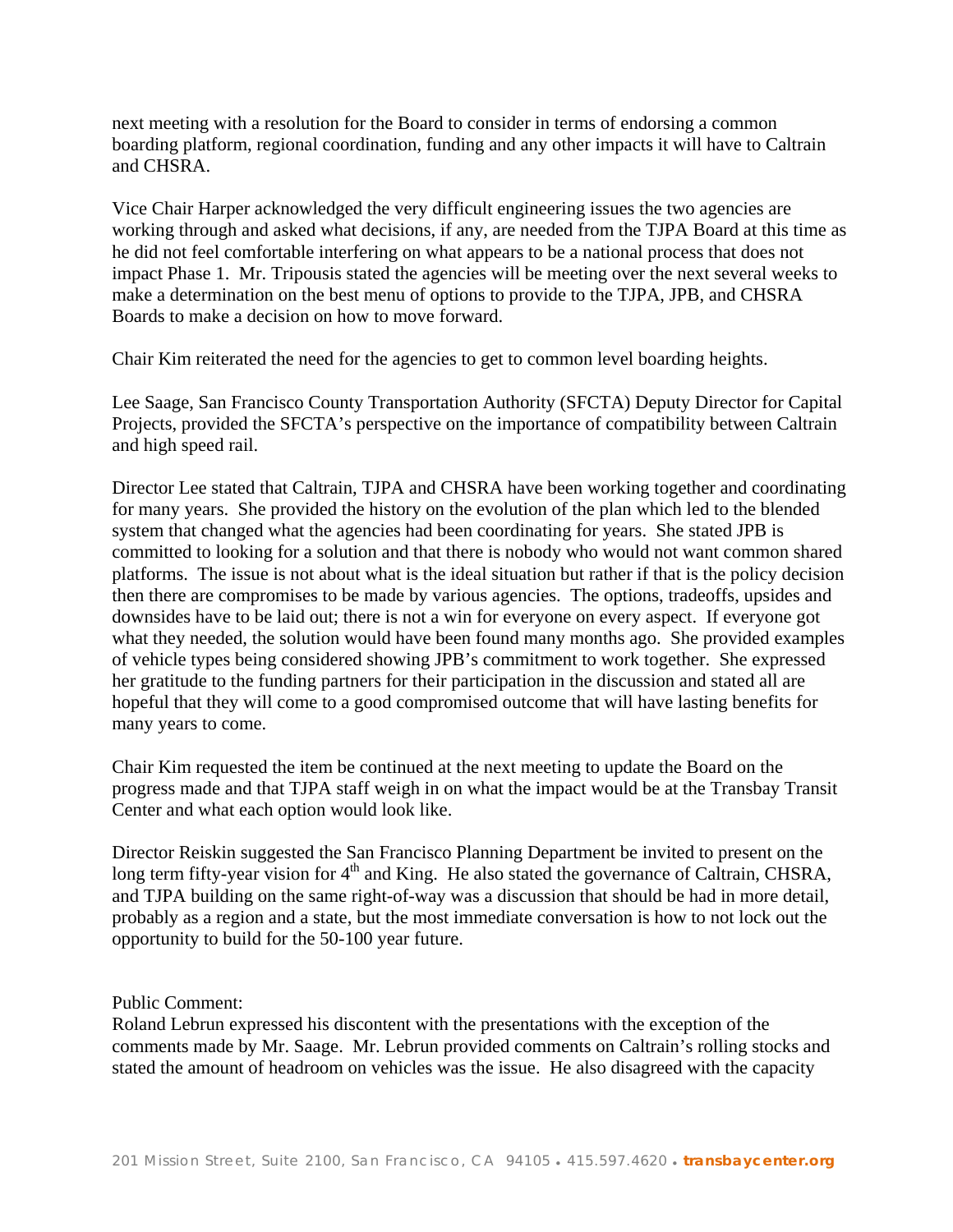Caltrain presented. He suggested SFCTA and the Mayor's office are working with world class experts that should be brought in to present.

Adina Levin, Friends of Caltrain, stated her appreciation to Caltrain, CHSRA and TJPA for working together on solutions for a common boarding height to maximize capacity for the system over time. She was glad to see the intent to have a report on the long term impact on capacity, operations, and key stations. She suggested in addition to Transbay that Millbrae and Diridon stations be looked at as well for long term impacts. She noted the significant increase in ridership forecasts and stressed the importance of being able to get the maximum number of trains into Transbay. She was pleased to see the collaboration on a potential solution and is looking forward to a solution that will be the best possible win/win for all to get the capacity that will last for many generations to come.

9. Approving an Amendment to Contract No. 08-04-CMGC-000, authorizing Webcor/Obayashi Joint Venture to award a Trade Work subcontract to Clayton Coatings, Inc. as the responsible bidder submitting the lowest responsive bid in the amount of \$8,594,839 for TG16.8: Fireproofing, thereby increasing authorized Direct Costs by \$8,594,839, and the authorized Construction Services Fixed Fee by \$653,208.

Mark Zabaneh, TJPA Senior Program Manager, presented the item.

No public comment.

#### RESOLUTION 14-033

On motion to approve:

## ADOPTED: AYES – Lee, Nuru, Harper, and Kim ABSENT – Reiskin

10. Directing the Transbay Joint Powers Authority to vote in favor of City and County of San Francisco Community Facilities District No. 2014-1 (Transbay Transit Center) (CFD), and take such other actions as may be necessary or expedient to the formation of the CFD.

No public comment.

RESOLUTION 14-034

On motion to approve:

ADOPTED: AYES – Lee, Nuru, Harper, and Kim ABSENT – Reiskin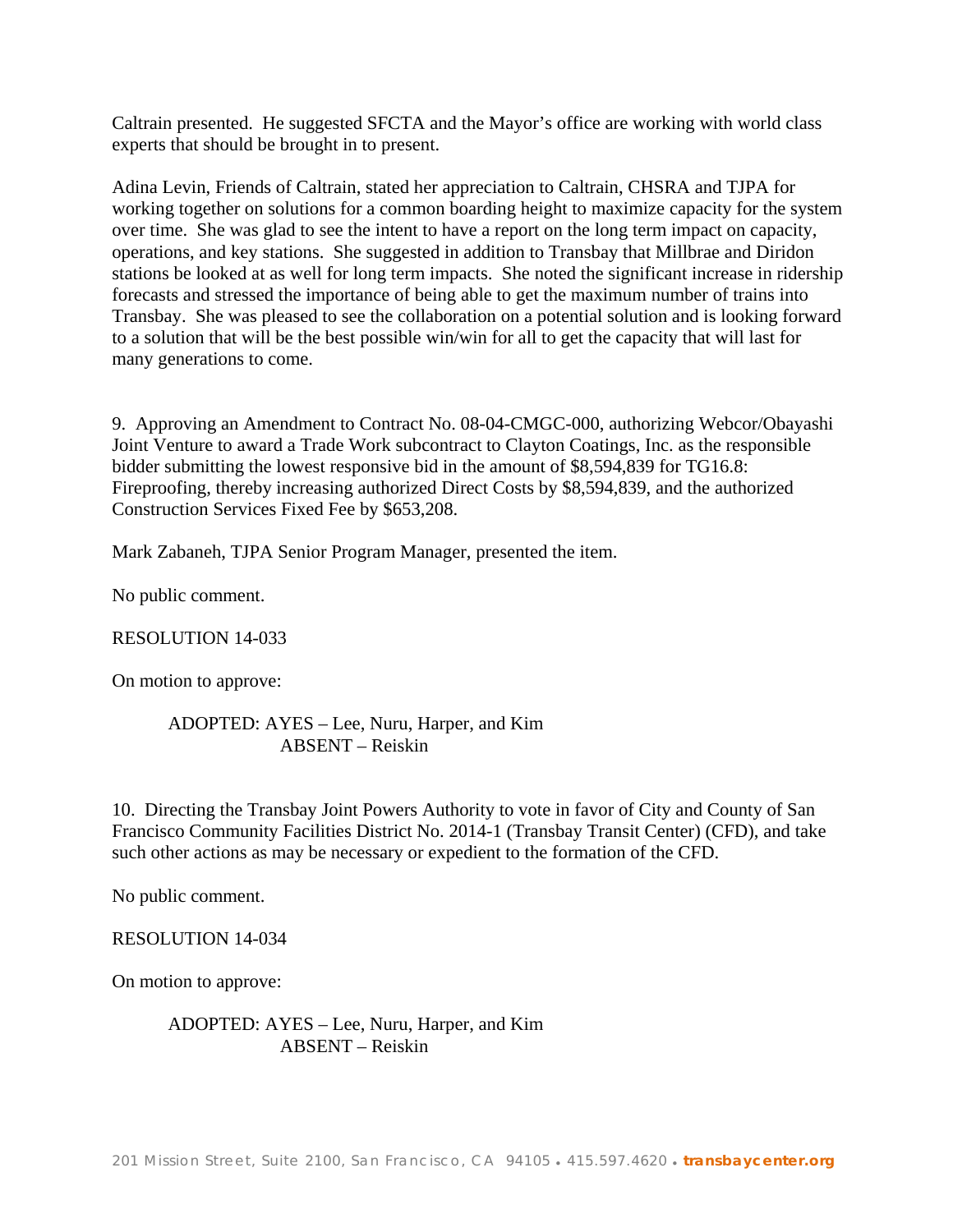11. Approving the Minutes of the September 11, 2014 meeting.

No public comment.

On motion to approve:

## ADOPTED: AYES – Lee, Nuru, Harper, and Kim ABSENT – Reiskin

## RECESS REGULAR MEETING AND CONVENE CLOSED SESSION

There was no member of the public who indicated that they would like to comment on the item scheduled for discussion in closed session.

## CLOSED SESSION

### 12. Call to Order

Chair Kim called the closed session to order at 11:40 a.m.

13. Roll Call

Present: Marian Lee Mohammed Nuru Greg Harper Jane Kim

Absent: Ed Reiskin Bijan Sartipi

14. CONFERENCE WITH REAL PROPERTY NEGOTIATORS (Gov. Code section 54956.8)

Property: Transbay Temporary Terminal, San Francisco (Block 3739, bounded by Howard, Main, Folsom, and Beale Streets)

TJPA Negotiators: Maria Ayerdi-Kaplan, Executive Director, and Andrew W. Schwartz and Deborah L. Miller, Shute, Mihaly & Weinberger LLP, outside counsel

Negotiating parties: TJPA; National Railroad Passenger Corporation (Amtrak)

Under negotiation: Price and terms of payment for Amtrak's lease of portion of Transbay Temporary Terminal